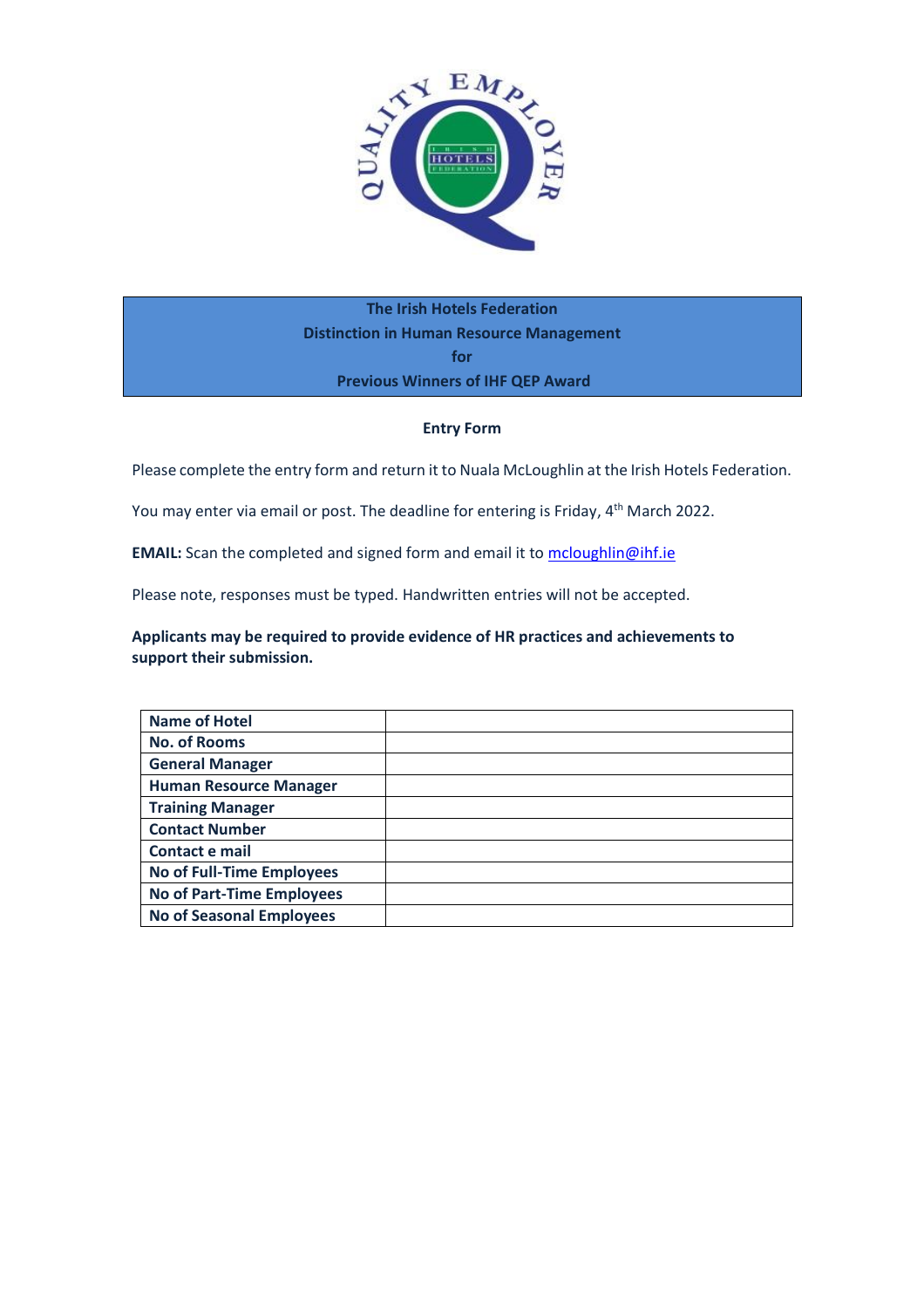**Please answer the following questions in the boxes provided.**

## **The response to each question should not exceed 200 words**

|    | 1. Outline the Human Resource Management initiatives and innovations that you<br>have developed and implemented since you won the QEP Award.                                      |
|----|-----------------------------------------------------------------------------------------------------------------------------------------------------------------------------------|
|    |                                                                                                                                                                                   |
|    |                                                                                                                                                                                   |
|    |                                                                                                                                                                                   |
|    |                                                                                                                                                                                   |
|    |                                                                                                                                                                                   |
|    |                                                                                                                                                                                   |
|    | 2. Outline how your hotel has implemented an effective training strategy that<br>enhances the capabilities and professionalism of employees across all<br>departments and levels. |
|    |                                                                                                                                                                                   |
|    |                                                                                                                                                                                   |
|    |                                                                                                                                                                                   |
|    |                                                                                                                                                                                   |
|    |                                                                                                                                                                                   |
| 3. | Detail the unique initiatives and practices that you implement to attract,                                                                                                        |
|    | motivate, retain, and engage employees across all departments in your hotel                                                                                                       |
|    |                                                                                                                                                                                   |
|    |                                                                                                                                                                                   |
|    |                                                                                                                                                                                   |
|    |                                                                                                                                                                                   |
|    |                                                                                                                                                                                   |
|    | 4. Give examples of how you empower your employees to provide superior                                                                                                            |
|    | customer service.                                                                                                                                                                 |
|    |                                                                                                                                                                                   |
|    |                                                                                                                                                                                   |
|    |                                                                                                                                                                                   |
|    |                                                                                                                                                                                   |
|    |                                                                                                                                                                                   |
|    |                                                                                                                                                                                   |